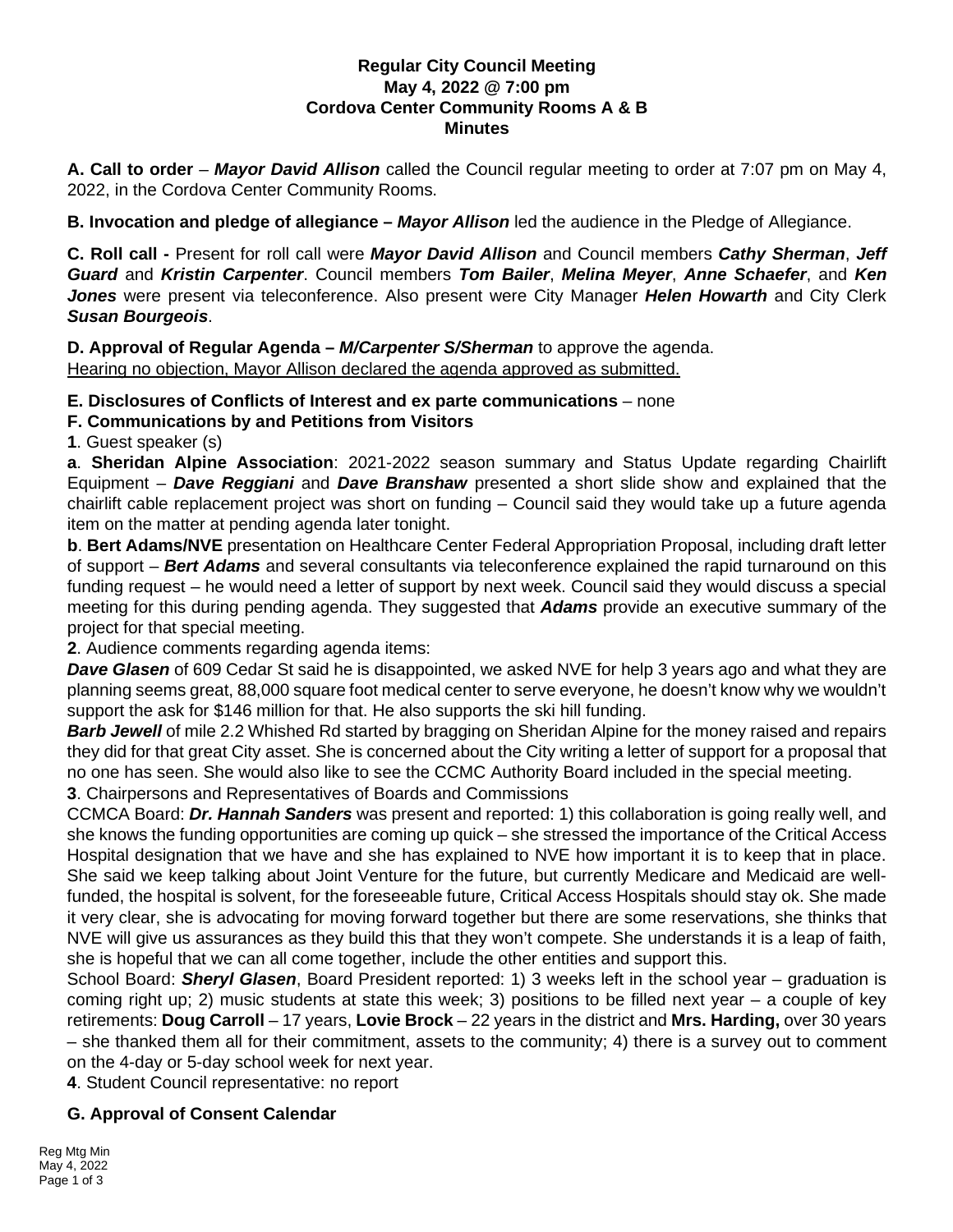**5**. Minutes of the April 20, 2022 Regular Council Meeting

# **6**. Proclamation of Appreciation to *David Glasen*

**7**. Resolution 05-22-16 A resolution of the Council of the City of Cordova, Alaska, supporting creation of the Alaska Affordable Housing Trust and urging the Alaska Governor and Legislature to take action to produce, preserve and protect affordable housing for all Alaskans now and for generations to come

Vote on the Consent Calendar: 7 yeas, 0 nays. Bailer-yes; Jones-yes; Schaefer-yes; Carpenter-yes; Guardyes; Meyer-yes and Sherman-yes. Consent Calendar was approved.

*Mayor Allison* read the proclamation to *Dave Glasen* aloud and presented him with a gift from the community.

## **H. Approval of Minutes** - in consent calendar

## **I. Consideration of Bids** - none

## **J. Reports of Officers**

**8**. Mayor's Report – *Mayor Allison* had a written report in the packet and added: 1) the letter he wrote to industry was ok'd by **Dr. Sanders** and **Dr. Head** at Ilanka and he delivered those to all of the processors, a few other businesses and the chamber of commerce; 2) he wrote a mariculture support letter, that will be in the next packet.

**9**. Manager's Report – City Manager *Helen Howarth* reported: 1) architects who did the preliminary on public safety building back in 2012 were in town to update that so we can be competitive if any grant opportunities arise.

- **a**. South Harbor Rebuild update written report in packet.
- **b**. National Forest Receipts/Secure Rural Schools Award letter
- **c**. USFS Letter to Council re Cordova Harbor
- **10**. City Clerk's Report *Bourgeois* had provided a written report with some election information.

# **11**. Staff Reports

- **a.** *Library Director Debbie Carlson*, Cordova Library, 1Q 2022
- **b.** *Parks & Rec Director Duncan Chisholm*, Parks & Rec 1Q 2022
- **c.** *Museum Director Mimi Briggs*, Cordova Museum and Cordova Center

## **K. Correspondence**

- **12**. 04-18-22 Copper River Delta Shorebird Festival Press Release
- **13**. 04-19 and 04-20-22 Ten emails sent from multiple people concerning Harbor Project
- **14**. 04-20-22 Email from K. Fay re Minutes of April 6 meeting and the Public Record
- **15**. 04-21-22 Mayor Allison letter to Commercial Fishing Industry
- **L. Ordinances and Resolutions** in consent calendar

# **M. Unfinished Business** – none

# **N. New & Miscellaneous Business**

**16**. Pending Agenda, CIP List, Calendar, Elected & Appointed Officials lists

Ski Hill proposal was put on pending agenda for staff to bring back. Special Meeting, plan was made for Friday at noon, invite NVE TC and CCMCA Board – for approval of a letter of support. School District budget will come before us again, probably June 1 meeting. *Schaefer* asked to add an item for Pending Agenda to have an ordinance to change the Harbor Commission from 5 to 7 seats, *Sherman* seconded this. *Jones* asked for information on the makeup of the stall renters in the Harbor for the discussion of that ordinance.

# **O. Audience Participation** - none

# **P. Council Comments**

*Jones* thanked everyone for their attendance tonight. He is glad the way the hospital idea is moving along. He is not happy about us having to placate the USFS. He opined they were audacious to ask to remake the commission based on one unanimous decision that didn't go their way.

*Meyer* this was a good meeting, she's glad we will meet again to decide on the letter for the best result for healthcare for all of Cordova.

*Schaefer* thanked NVE and Ski Hill for great presentations tonight. It was great meeting with the School Board earlier and she thanked staff for reports and work.